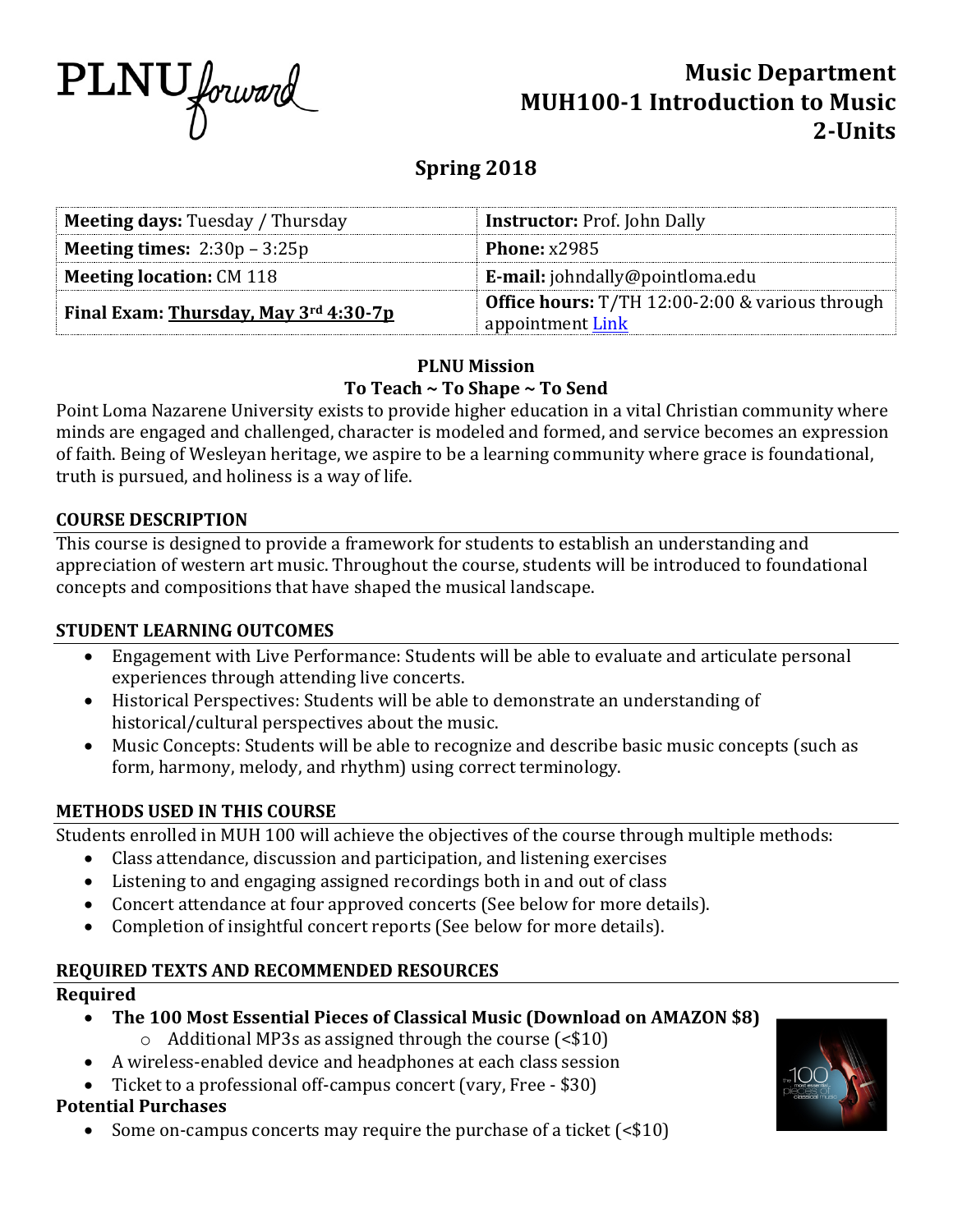### **ATTENDANCE AND PARTICIPATION**

Regular and punctual attendance at all classes is considered essential to optimum academic achievement. Due to the importance of lectures, in-class presentations, group activities, and class discussions you will receive credit for your attendance.

### **UNIVERSITY ATTENDANCE POLICY**

If the student is absent from more than 10 percent of class meetings, the instructor has the option of filing a written report, which may result in de-enrollment. If the absences exceed 20 percent, the student may be de-enrolled without notice. If the date of de-enrollment is past the last date to withdraw from a class, the student will be assigned a grade of W or WF consistent with university policy in the grading section of the catalog. See Academic Policies in the undergrad student catalog.

### **LISTENING**

The principal homework for this class is to listen to and memorize our assigned recordings. The following are some suggestions on how to memorize this music effectively.

- Listen and engage multiple times each day (a minimum of 30 minutes per day
- Create a "system" to help you identify compositions (Flash Cards, Excel Document, iTunes Labels)
- Listen and view multiple performances of assigned works
- Take notes in-class (to keep track of time periods and composers)

For each full-length piece, you should be able to identify the composition's name, composer, and time period after listening to as little as ten seconds from anywhere within the piece.

#### **ASSESSMENT AND GRADING**

Students will be evaluated on their daily work, on their playing tests, and on their improvement

| Category                                     | Percentage                   |
|----------------------------------------------|------------------------------|
| Class Participation, Quizzes, and Group Work |                              |
| <b>Concert Reports</b>                       | 20 (5 extra credit possible) |
| Midterm Exam                                 |                              |
| Final Exam (Cumulative)                      |                              |

| araanig for this course is on a mea search |              |                   |              |  |
|--------------------------------------------|--------------|-------------------|--------------|--|
| <b>PERCENTAGE</b>                          | <b>GRADE</b> | <b>PERCENTAGE</b> | <b>GRADE</b> |  |
| 100-93                                     |              | 76.9-73           |              |  |
| 92.9-90                                    |              | 72.9-70           |              |  |
| 89.9-87                                    | B+           | 69.9-67           |              |  |
| 86.9-83                                    |              | 66.9-63           |              |  |
| 82.9-80                                    | B-           | 62.9-60           |              |  |
| 79.9-77                                    |              | Below 60          |              |  |

#### Grading for this course is on a fixed scale:

### **INCOMPLETES AND LATE ASSIGNMENTS**

All assignments are to be submitted/turned in by the beginning of the class session on the day they are due—including assignments posted in Canvas. Late assignments are not accepted, so if there are any issues you know about that may prevent you from completing an assignment in a timely manner, be sure to discuss it with me before the due date! Concert Reports are due no later than one week after the event.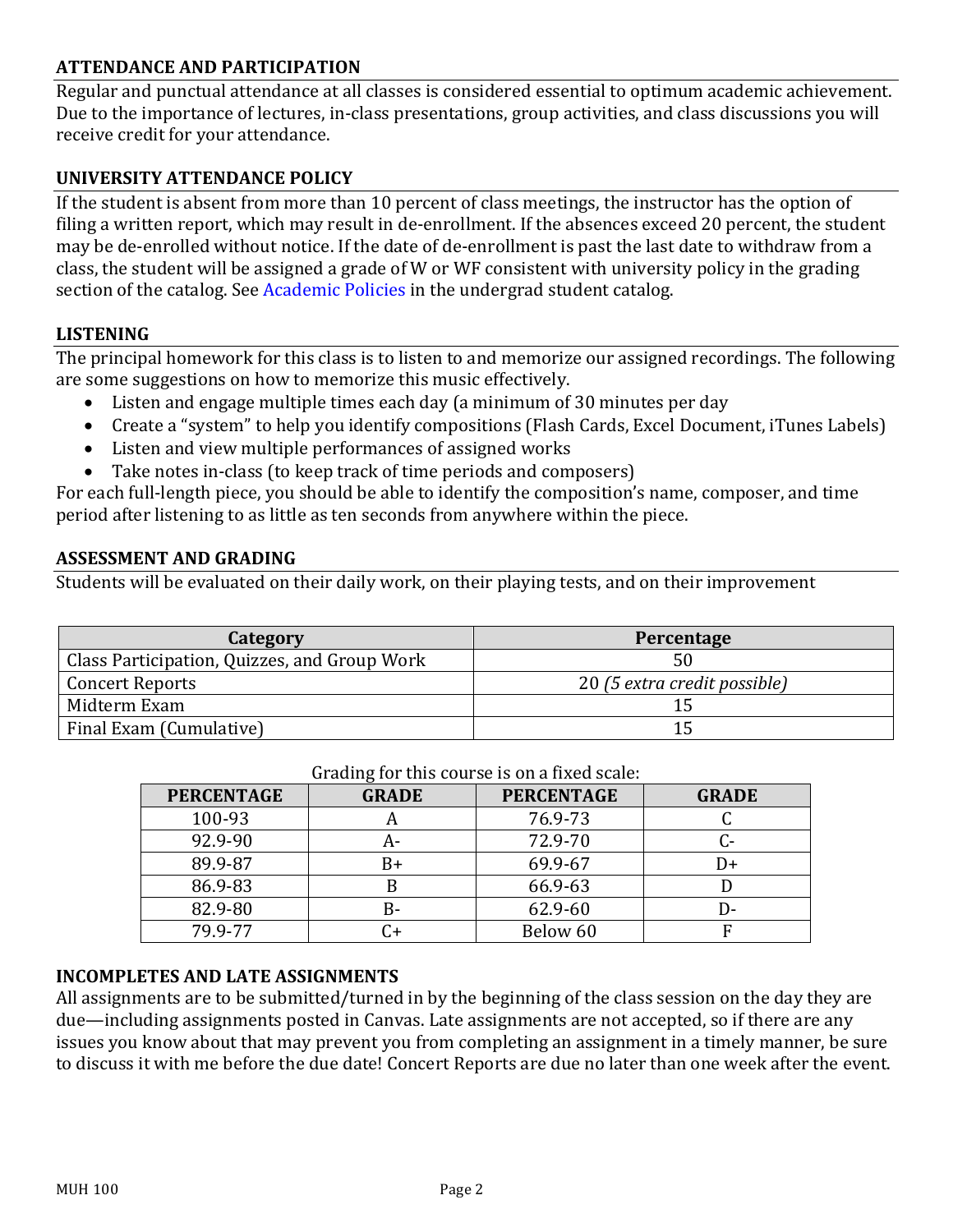### **FINAL EXAMINATION POLICY**

Successful completion of this class requires taking the final examination, conducted in the computer lab, **on its scheduled day** - *Thursday, May*  $3^{rd}$  4:30-7p. No requests for early examinations or alternative days will be approved.

### **CONCERT ATTENDANCE POLICY**

Attendances at live concerts help students to gain a greater understanding of the complexities of this art form to help you experience how live performance enriches musical understanding and appreciation.

You are asked to attend a **minimum four concerts (in their entirety)** during the semester.

- A least **one must to be a pre-approved off-campus professional** concert (see below)
- On-campus concerts in Crill Hall may vary, but do not include *musical theatre, gospel, rock, pop, etc.*
- **Only 1 of on-campus concerts may be a of the jazz idiom (PLNU Jazz Band or Vocal Jazz)**

### **PLNU On-campus Concerts:**

www.pointloma.edu/musicevents

**Approved Off-Campus Professional Concert Opportunities** *(will require the purchase of a ticket):* 

San Diego Symphony http://www.sandiegosymphony.org *Student Discounts are available for selected performances for as little as \$10. ALWAYS CALL BEFORE HEADING* 

*DOWN. SDSO Box office - 619.235.0804*

**San Diego Opera www.sdopera.com** 

La Jolla Music Society www.LJMS.org

Los Angeles Philharmonic http://www.laphil.com/

Los Angeles Opera http://www.losangelesopera.com/

La Jolla Symphony & Chorus http://www.lajollasymphony.com/index.php

### **CONCERT REPORTS**

**Please submit on Canvas within one week of the concert.** *Requirements are found on Canvas.* **Minimum Submission Timeline:** 

Minimum of 1 report should be submitted by  $2/12 \sim 2$  by  $3/18 \sim 3$  by  $4/16$ On-Campus  $#1$  submission will close at noon on  $3/18$ On-Campus  $#2$  submission will close at noon on  $4/16$ **Final reports must be submitted by noon on 4/30/18** 

### **USE OF TECHNOLOGY**

Point Loma Nazarene University encourages the use of technology for learning, communication, and collaboration. It is each student's responsibility to check his or her PLNU email on a daily basis. Since Canvas will be used in this course, it is each student's responsibility to be able to access Canvas and complete required tasks on time. Audacity and iTunes are preferred software and are available for free online (tutorials are available on Canvas). For help contact the Helpdesk x2222.

You are encouraged to bring your laptop, iPad, and/or cell phone to class—but please make sure you use them appropriately and responsibly. If a tech tool becomes a distraction or disruption while class is in session, I will ask you to put it away or invite you to no longer bring it to class.

#### **ACADEMIC DISHONESTY**

Students should demonstrate academic honesty by doing original work and by giving appropriate credit to the ideas of others. As explained in the university catalog, academic dishonesty is the act of presenting information, ideas, and/or concepts as one's own when in reality they are the results of another person's